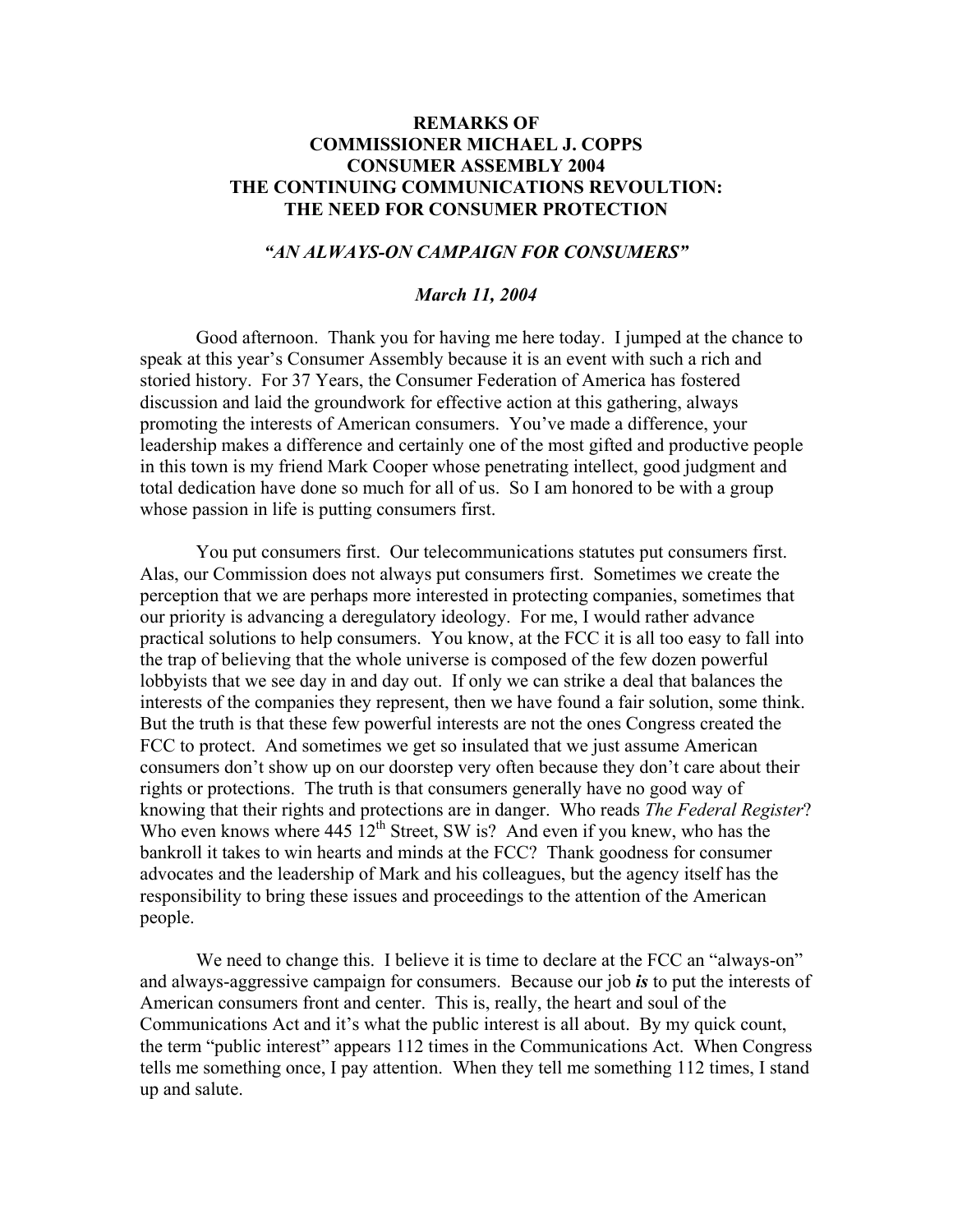The Commission has not merely the directive to *consider* the public interest in its decisions—it has the statutory obligation, pursuant to the Communications Act, to *take only actions that are in the public interest*. When the Commission stops making decisions based on the public interest because it supposedly has trouble pinpointing the exact parameters of that public interest, it is breaking the law. I have found that if a person really believes in that North Star called the public interest, it's usually not that difficult to figure out what it entails. And I've found that when there are questions about what it means in a particular situation, if we go out and talk to America, we can get our public interest moorings and sense of direction back real quickly.

At the FCC we don't talk to America enough. All too often our proceedings are run as classic inside-the-Beltway operations with too little outreach from the Commission and too little opportunity for public participation. Rarely do we get around the country, talk to people, collect adequate data and really reach out. But communications issues are no longer technical concerns falling within the province of the few. They are important everyday issues to every American. And every American deserves the opportunity to be heard and every American deserves to have available open and user-friendly FCC processes so he or she actually can *be* heard.

The Commission should have learned that lesson as a result of what happened when some within tried to treat the media concentration decision as another classic "inside-the-Beltway" operation. You know what happened: more than 2.3 million citizens found out about it. And they got really mad, both at the substance of what the majority was attempting to do in loosening the ownership rules and at the stealth process which people concluded was designed to keep them out of the debate. Inside the Commission the operating premise seemed to be that no one really cared about things so arcane as radio signal contours or the precise number of stations one company could own. Outside the Commission people thought: "Hey, someone is messing around with my airwaves in ways I don't appreciate and I'm going to do something about it."

So one thing I have been trying to do at the Commission is to encourage our casting a wider net in our various proceedings, and get us into the habit of reaching out to all our stakeholders—America's consumers or, better put, America's citizens. In communications, *every* American is a stakeholder, because each of us is affected in so many important ways by how the public spectrum is used. Our freedoms, our diversity and our values all come into play. So I am convinced that an essential part of being a commissioner is to reach out to what I have called "non-traditional stakeholders"—those we don't usually hear from—in order to ensure that Commission decisions do indeed reflect the wide public interest.

Thirty-seven years ago no one was contemplating the kind of communications landscape that we have now. Technology has developed at a blistering pace and created so many new opportunities for each of us. Our job is to keep up with these changes and to make sure that the opportunities are shared by all of our people. Let me emphasize the word "all." *All* of our citizens deserve access to the best, most advanced, most accessible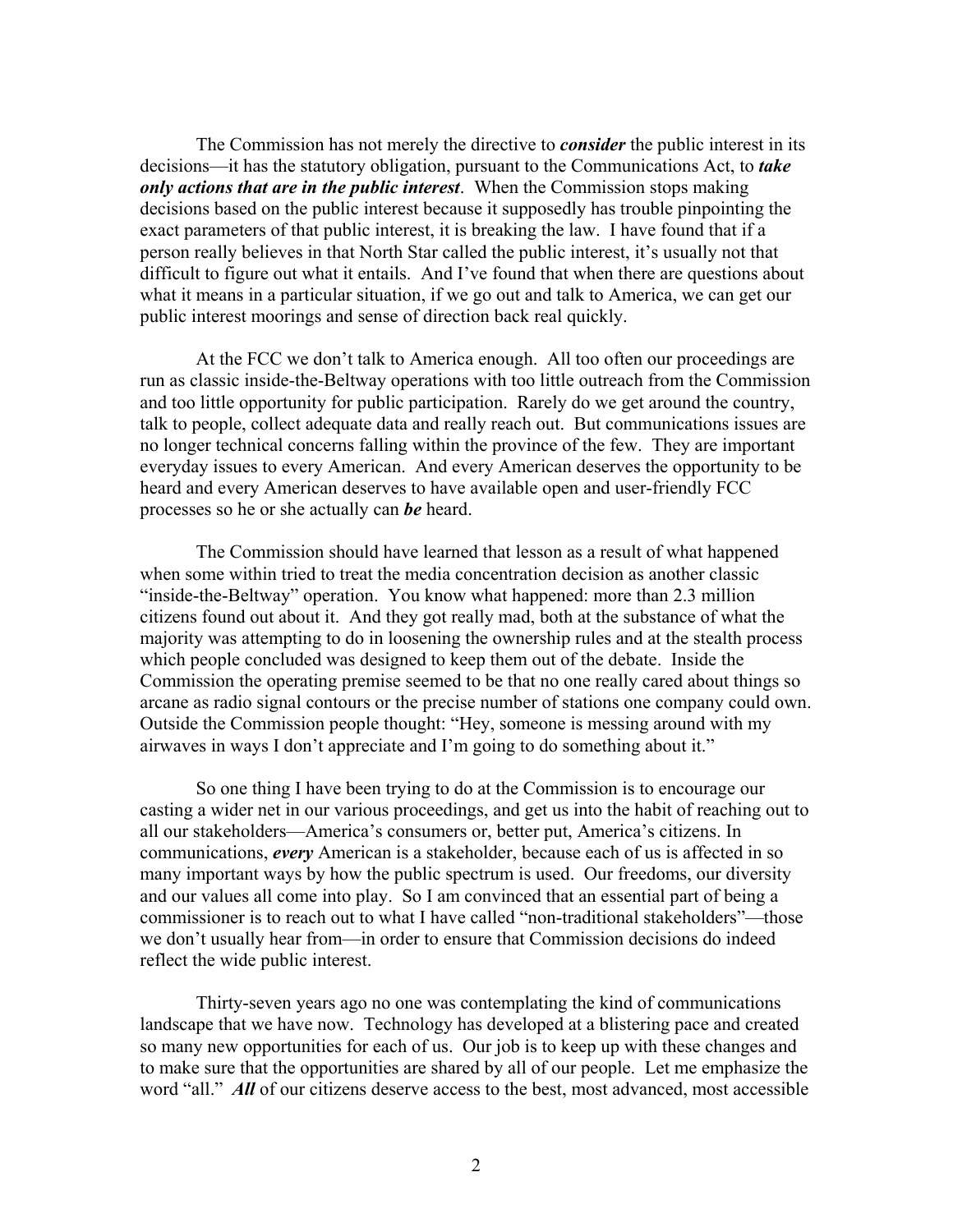and cost-effective telecommunications systems in the world—whether they live in rural areas, on tribal lands or in our inner cities; whether they have limited incomes or disabilities; whether they are schoolchildren or rural healthcare providers. In the Twentyfirst century, we should call this access a civil right.

 Today, I want to discuss a few of the important steps that we can take to advance a pro-consumer, pro-citizen agenda.

## *Competition*

Let's begin with competition. Competition is critical and we need to promote it. Facilitating competition in all communications markets was central to the 1996 Act. But Congress did not seek to establish competition merely for the sake of competition. Rather, it recognized the enabling power of competition to give choices to consumers choices of services, choices of providers, choices of technology, and choices of sources of content. When there are options, consumers reap the benefits—better services, greater innovation, higher technology, and more robust public discourse. Competition empowers consumers. It's the electricity that sparks the development and deployment of innovative services. Competition brings the big win-win—getting more and paying less. It helps consumers; it helps business; it helps the country.

In telecom, we are finally *beginning* to see competition come into being, although with 85 per cent of residential and small business customers still serviced by incumbent companies, we obviously still have a long way to go. But there are nearly 25 million competitive lines out there now and new technologies like Voice over Internet Protocol (VoIP) can help expand this competition—if we handle them wisely. We are also beginning to see competition not only *within* delivery platforms, but also *among* delivery platforms—an increasing convergence of industries, services and markets. Here too, we are only at the beginning with a long way still to travel before consumers reap the benefits of true intermodal competition. For all the talk we hear of intermodal competition, most Americans still don't have a choice between cable and DSL. They can take whichever one is available—*if* one is available. And for all our talk about exciting new technologies, like broadband over power line and satellite services, technologies other than cable and DSL provide not much more than two per cent of the nation's residential broadband services. Truth is, when it comes to competition, we're still nursing an infant.

 I must tell you that I am deeply concerned about the future of competition. Last week's *Triennial Review* decision by the DC Circuit will be, unless it is overturned by the Supreme Court, a stunning setback for consumers. It's going to hurt and it's going to hurt a lot. We should all be concerned about the court's assault on the requirement for incumbent carriers to open their legacy networks to competition. The prospect now is for competition to fall prey to consolidation, just like we're seeing in the media world, and the consumer benefits of a truly competitive marketplace will never be enjoyed.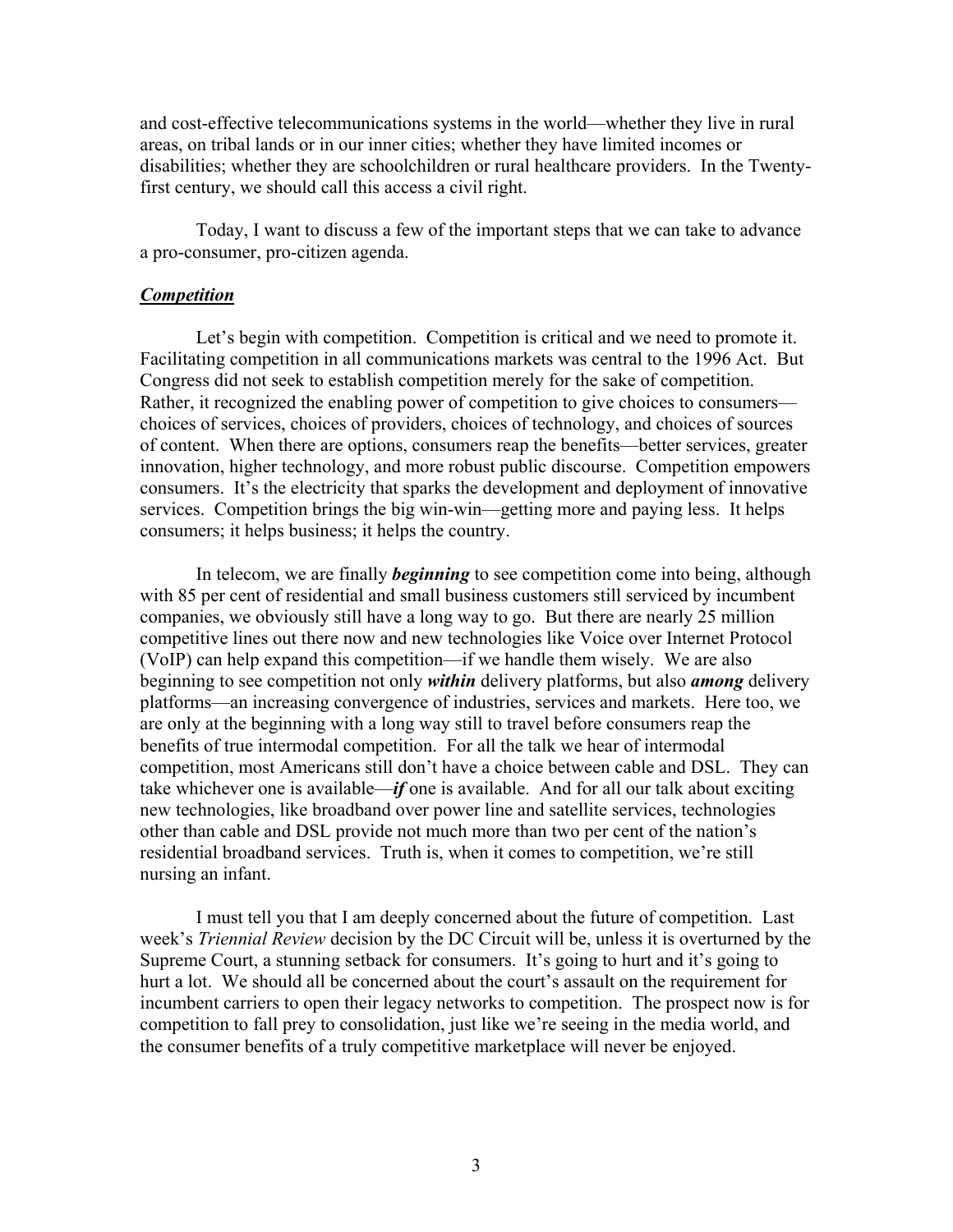Given this particular court's history and predilections, last week's decision was rather predictable. So now we have to look elsewhere—and higher. In the past the Supreme Court has been clear that the FCC indeed has significant discretion in ensuring that local telephone markets are open to competition. Now we need the Supreme Court to weigh in again. So I hope consumer advocates everywhere will join in and make your voices heard as we seek appeal to the Supreme Court. In the last week alone, diverse groups of consumers and businesses and public officials from across the political spectrum have raised their voices to say that the kind of micro-managing judicial activism behind this decision is bad for consumers, bad for competition and bad for the economy. Those we have already heard from include the Consumer Federation of America, Consumers Union, the American Farm Bureau Federation, the International Brotherhood of Electrical Workers, the National Association of Regulatory Utility Commissioners, AARP, and the National Association of State Utility Consumer Advocates. I think you'll hear more voices joining the chorus soon.

### *Truth-In-Billing*

Now let's get down to some specifics. Let's talk about truth-in-billing. Consumers must have good information in order to make good choices. In telecom, much of the information that is available is what's on the monthly bill. But how accurate is this information? How understandable? What does it really convey?

There is no question that consumers right now are not amused by their telephone bills. From quarter to quarter, we receive more consumer complaints on telephone billing than on any other issue, with the one exception of indecency. What are we doing about it? Not much—and nothing recently.

 Consumer rights and competition are just so many words unless people have access to accurate and meaningful information. And that information needs to be in a format that consumers can understand. Building on this simple concept, the FCC in 1999 took initial steps to provide consumers with some basic information about charges on their bills. But these were just first steps and the FCC even exempted wireless carriers from most of these limited truth-in-billing requirements.

Fast forward to 2004. In spite of nascent competition, in spite of the efforts of earlier commissions, consumers are still stumped by the line item clutter on their bills. They are challenged to understand the real rates they pay. They lack the tools to compare services, bucket plans and charges. Our truth-in-billing rules have morphed into confusion-in-billing.

Take a look at your phone bill. It's bewildering how complicated it is. The explosion of line items has made it all but impossible for consumers to compare rates and shop around. You need a lawyer and an accountant—preferably both—to root out what you're being charged for and why. My telecom advisor at the Commission is as bright as they come, but she will tell you she has problems understanding what's on her bill. So pity me and the rest of us! There are line items for basic service, subscriber line charges,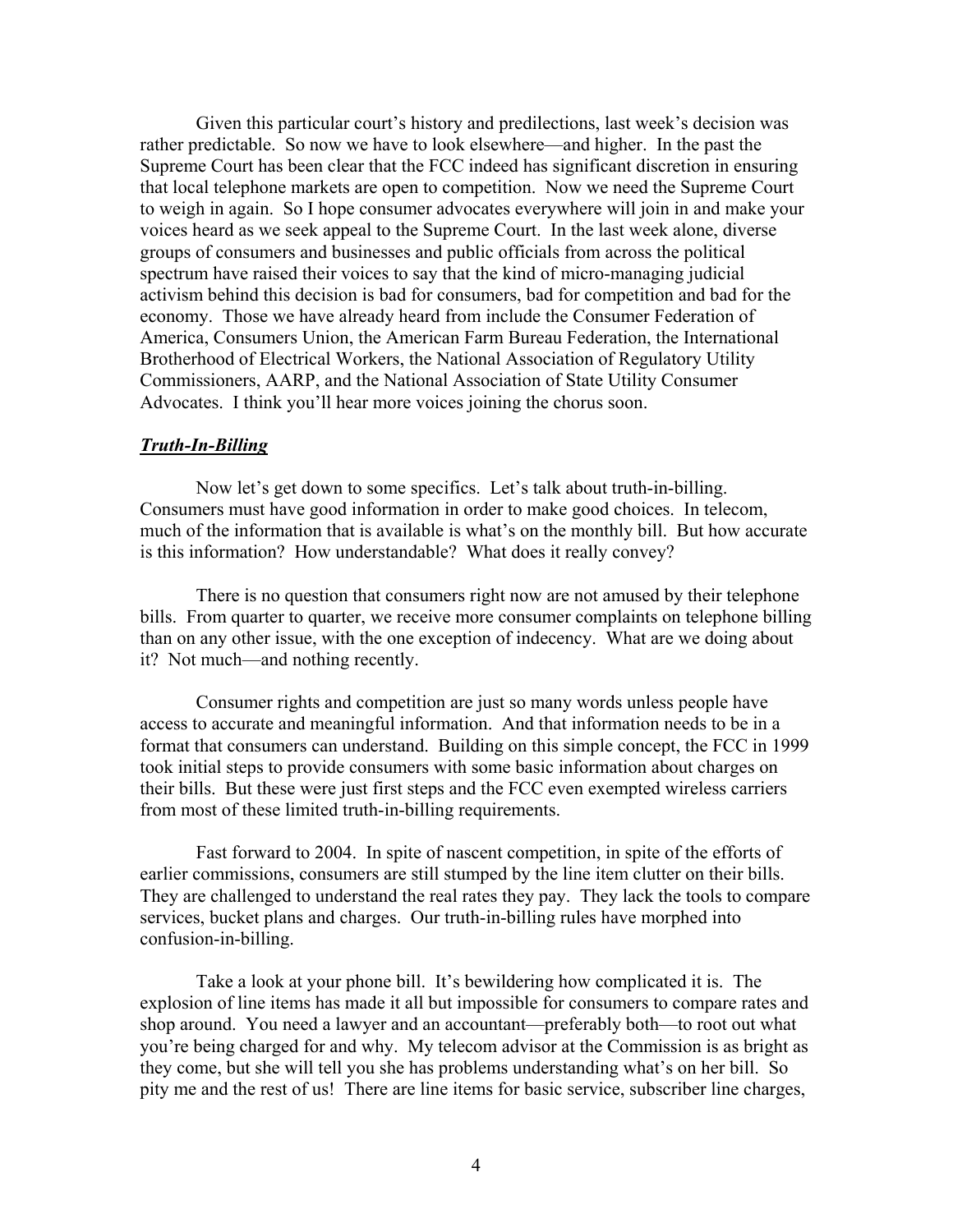E911, number portability, universal service and taxes. Some bills have minimum usage charges and ambiguous fees for administrative purposes. I'm not saying that many of these aren't legitimate costs nor do I infer that most carriers are unscrupulous. But how are we supposed to know if we're getting a good deal that fits our usage patterns? How do we compare rates and figure out if we should pack up and take our telephone business elsewhere? There's no consumer bliss in ignorance!

Let me lay out a few things I think we should be doing. First, we must ensure that carriers do not overcharge for certain line items. Some carriers may use the many changes that are underway in the industry as a smokescreen to increase line items and raise consumer charges, even as costs are decreasing. The FCC doesn't really know the extent of what's going on here. It's been too long since the Commission took a hard look at carriers' line item charges. We need to get a handle on this problem, do so quickly and, once we understand its full dimensions, resolve it.

Second, we should ensure that carriers do not falsely represent charges as mandatory fees. This has caused monumental confusion and we need to make the distinctions between fees clear.

And third, we should promote telephone bills that are models of clarity instead of confusion. With so many creative new line items, and with line items that differ from carrier to carrier, comparing carriers and plans is like comparing apples to oranges. We need a way to compare oranges to oranges. Consumers need this information to make rational choices. What we need here is a common vocabulary for competition.

We could take this one step further and consider proposals that would *really* allow consumers to compare rates. At the bank, we can compare interest rates by looking at annual percentage yields. At the grocery store, we can count calories or carbohydrates by comparing nutrition labels. Wouldn't it be helpful if we could compare telephone services by looking at a real per-minute rate that includes every charge on the bill rather than having an advertised per-minute or bucket rate that has no relationship to your bottom line cost because of all those add-ons at the bottom of your bill? If carriers told their customers at the front of the bill what the customer's average per-minute rate is for the month, we could slice through the clutter quickly, shop around, compare service plans and make the same kind of rational choices that we have the ability to make when we choose a bank or a box of cereal.

 These are just a few proposals that we ought to consider. I encourage other ideas to give consumers cleaner and clearer bills. We have a choice at the FCC. We can let consumers slide deeper into confusion and be on the receiving end of exponentially more complaints—we had nearly 7000 such complaints in the last quarter alone—or we can explore solutions. We should return to the fundamental principle that competitive markets require consumers to have access to accurate and meaningful information. If they don't, we need to do something about it. That's what an "always-on" approach to consumers demands, and what truth-in-billing must require.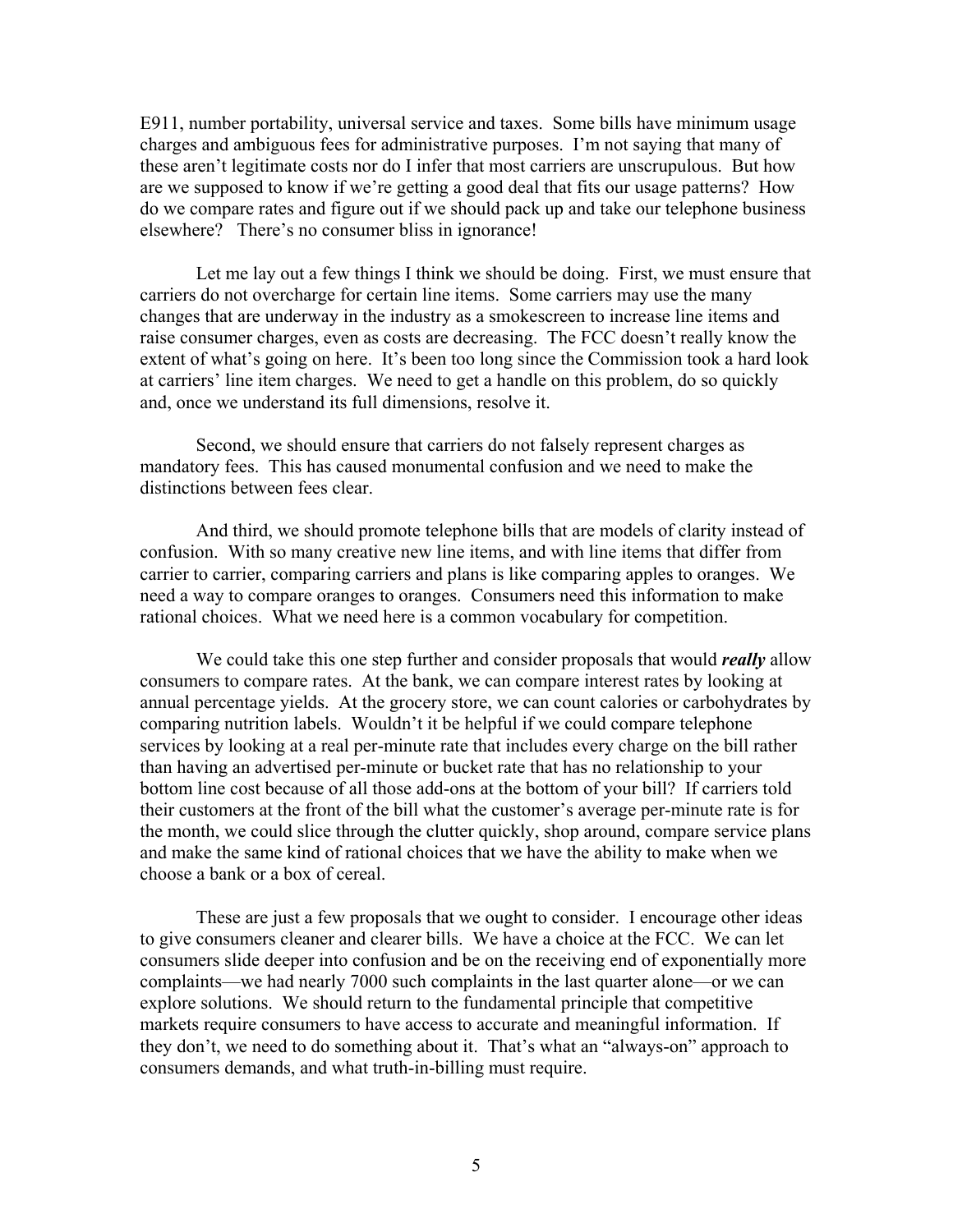#### *Wireless Service*

Truth-in-billing applies in the wireless world as well. In fact, things are, if anything, even more challenging here than in the wireline world. All the confusion I just spoke about on traditional phone bills still applies, but add in all the opportunities for confusion created by bucket plans, mobile termination rates for international calls and, perhaps most importantly, the absence of any good way to compare service quality or coverage between carriers.

The FCC should be helping. Instead, we sometimes make the problem worse. Did you know that the Commission recently eliminated the rule that carriers have to give customers a map of where they provide service? How can you trust the market forces that some say will protect us if consumers don't have information *this basic*? And even if carriers do provide maps, the maps they provide sometimes cover areas so large that the exact boundaries are impossible to determine. They may not include dead zones that carriers know are there. And they often include small print that warns consumers that the map can't really be relied upon. As one major wireless company's map says: "The map is not a guarantee of service and contains areas with no service." What good is that?

 The FCC should start by reversing its anti-consumer map decision and by reestablishing a requirement that carriers must make maps available upon request and also on their web sites. We should require that these maps be accurate to the best ability of the companies and that they include all known dead spots. Finally, the maps should be available at a level of detail that allows consumers to know whether their homes or offices have service. The carriers have this information already. There is no way for consumers to get this information themselves, or even for consumer publications to get it for them, without performing an extraordinarily expensive national survey that the carriers have already done themselves.

 The other main consumer complaint related to wireless services is that service quality is unacceptable. Consumers complain about dropped calls and poor voice quality. These are problems that must be addressed if wireless is ever to be a real substitute for wireline. But in today's environment, we will have a hard time trying to get the FCC to even discuss whether setting basic quality of service standards is needed for consumer, public safety or other goals. But I applaud your efforts and urge you to keep at it.

 There is something else, short of setting standards, that we could do to help consumers navigate the wireless world. We could figure out how to give consumers information about the level of service quality of various carriers in various locations and then let the market do its work. To do this we would first have to standardize our customer complaint process. We could have an easy-to-use form on the FCC web page that allows consumers to register complaints about service quality issues, such things as dead zones, by company and by location. Then we could make the results of these complaints available for other consumers on the web site, again by company and by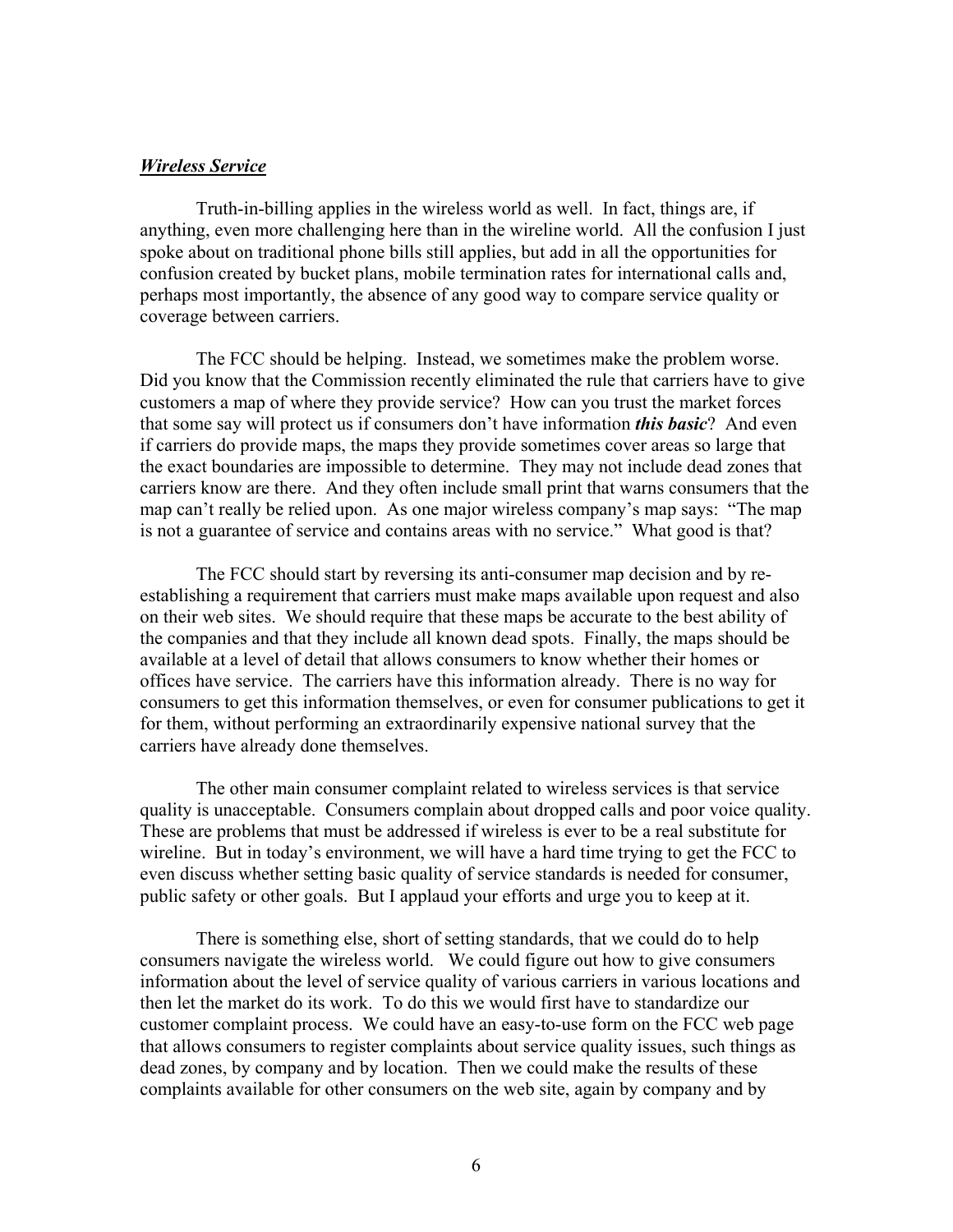location. If I'm shopping for a carrier, I want to know which one has the most complaints about dropped calls, dead zones and poor voice quality. If a consumer can see who is the best and who is the worst in their city, and then compare the quality they'll get with the price of each plan, then he or she can make a smart decision. Right now they can't do this.

Bottom line: wireless consumers just don't have the basic information they need to take full advantage of the wireless market. The FCC needs to help them.

## *Cable Rates*

Let's turn to one final area that has generated enormous concern for consumers cable rates. Annual cable rate increases have become as inevitable as death and taxes. I hear every day from consumers who are fed up with the skyrocketing cable rates they are forced to pay. Quite a few Members of Congress don't seem too pleased either. Since passage of the Telecommunications Act in 1996, rates have soared by more than 50 percent, with substantially higher increases for customers in some areas. These increases are almost three times the rate of inflation. And even when calculated in a manner that takes into account the number of channels, the rates still far outpace inflation. Cable points to the investments it has made and these investments have been impressive. But they aren't the whole story.

Cable operators also point the finger at programming costs. Programmers blame the cable operators. We need to find a way to take the poor consumer out of this food fight.

What has the FCC been doing address these issues? Well, we should be doing a lot. Congress directed us to examine cable rates and competition each year. Unfortunately, while consumers keep getting hit in the pocketbook each year, the Commission has been gathering less than adequate data, conducting skimpier analysis than it did even a few years ago and failing to tee up the really tough questions in order to ensure that consumers are protected. Here's what we need: we need to get serious about the reports Congress instructed us to conduct; we need to gather comprehensive data and subject it to in-depth analysis; and then we need to take our findings and turn them into action at the Commission, or, if more authority is needed, recommendations to Congress to promote competition for the benefit of consumers.

Consumer advocates have done a lot to inform the cable rate discussion by raising really important questions. Are those who subscribe to the basic tier shouldering a disproportionate increase in rates? Shouldn't we be seriously considering an a la carte channel selection option under which consumers could choose—and pay for—only the programming they want? What other market mechanisms of greater competition might be out there? The General Accounting Office found that cable operators who face headto-head competition from an overbuilder have substantially lower rates. Unfortunately, this competition is available to less than five per cent of consumers. Given that cable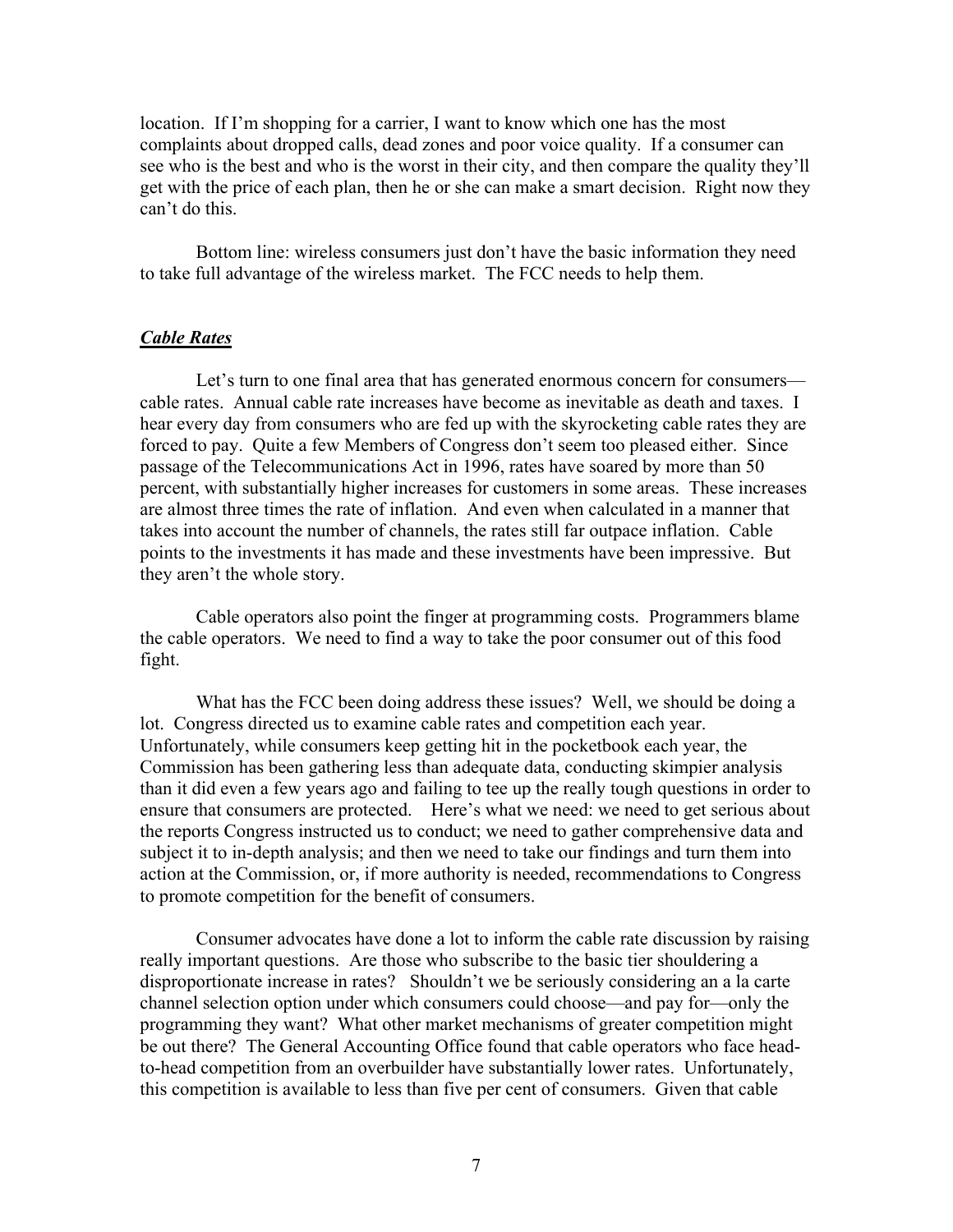operators are exempt from basic rate regulation where there is so-called "effective competition," does the Commission's failure to examine changed circumstances in communities harm consumers? Is competition being affected by such trends as the increase in regional clusters of cable systems? Is must-have content such as sports programming being kept from competitors either through exclusive arrangements or the manner in which it is delivered? And, finally, what about controlling price increases through the re-regulation of rates? These are precisely the issues that we need to be tackling head-on.

The FCC's analytical inaction is bad enough. But going far beyond the inadequacies of our own analysis, the Commission is aiding and abetting soaring rates by waving the green flag for further industry consolidation. We are actually opening the way for less competition, fewer choices for consumers and what will likely be even greater price increases in the future. You cannot discuss competition, consumer choice and fair prices without addressing the enormous consolidation that is occurring in cable and in media generally, encompassing not only unprecedented levels of horizontal concentration, but vertical integration as well.

It is instructive that as the Commission allows ever greater levels of consolidation, the merging companies always allege savings from consolidation, but rarely demonstrate that any of these savings are passed on to consumers. The increasing consolidation we have witnessed so far has clearly not led to lower cable rates for consumers. What happens is that when we approve a transaction that significantly increases concentration in programming production and distribution, we set the stage for more upward pressure on rates. The only question left is how much those rates will rise.

The trend towards increasing links of common control of both content and distribution channels is not going to slow down—it's going to accelerate. All the talk now is about more mergers and acquisitions. The Commission has made it clear it will permit cable-broadcast cross ownership and it is likely that we will further loosen cable concentration rules in the very near future. In the end, it all comes back to this: putting too much power in one conglomerate's hands creates opportunities for abuse that hurt consumers. Yet your FCC continues to wave the green flag to ever more concentration without appreciating its devastating impact on consumers and prices, as well as its terrible effects on competition, localism, and diversity.

We can do more. We can do better. Whether it's consumer bills, wireless coverage maps or cable rates, the Commission needs to adopt an "always-on" approach to empower consumers. We need to give everyone the tools to make rational choices in competitive markets. Markets function better with more information. Consumers function better with more information. Commissions function better with more information.

Lots of problems, yes, but let me tell you as I close that I am an optimist about our ability to get a handle on all this and to help put the country on the right course. I'm an optimist because I have personally witnessed, all across this great land of ours, a rising